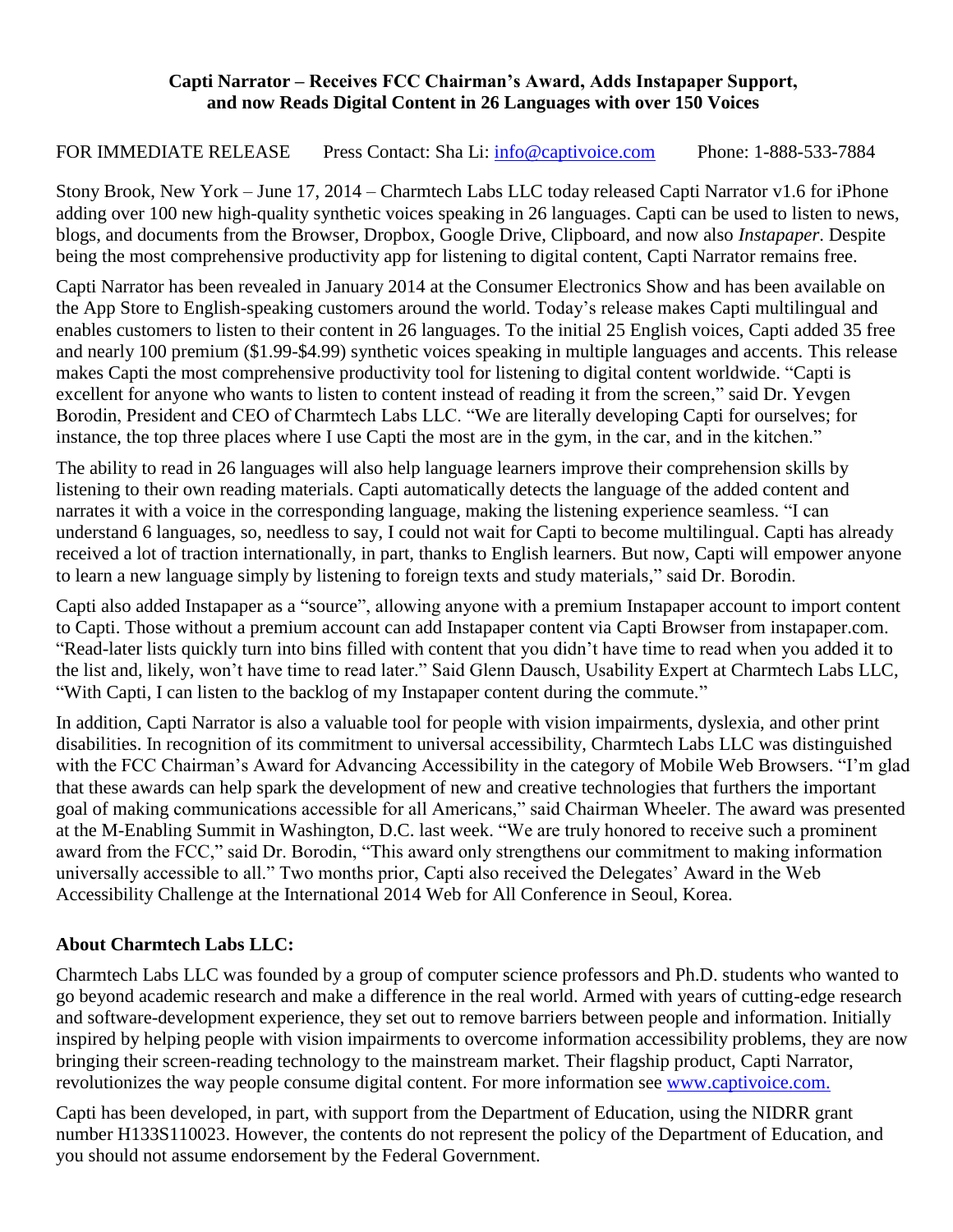# **Use Cases**

Usable literally by anyone, Capti exemplifies the vision of universal accessibility: "usable to the maximum extent possible by everyone regardless of their age, ability, or circumstance."

- People without disabilities can use Capti to multitask and listen to content on a walk, while cooking, eating, watching kids, during the commute, in the gym, on the plane, or while relaxing.
- Students can use Capti to keep up with their reading materials while commuting or exercising, thus reducing the strain on their eyes and their overall physical health.
- Language learners can improve their reading and comprehension skills by listening to the content that is interesting to them, choosing the voices and the speech rate they follow.
- Older adults can enjoy simplified access to the Web and use a convenient playlist interface for consuming content in audio-visual form, without straining their eyes.
- People with cognitive disabilities, e.g., dyslexia and autism can both look at the screen at and listen to content at the same time (coming soon), which enhances comprehension.
- People with low vision benefit from the ability to listen to content instead of struggling to see with magnification, which they can use conveniently as well.
- Blind people can enhance their productivity finding information quicker in webpages and listening to content without constantly interacting with screen readers.
- While deaf people cannot benefit from audio narration, they can use Capti for visual reading, and use Capti Playlist for organizing their content that they want to read later.

# **Features**

# **Connected**

Get content from the Browser, Clipboard, Dropbox, Google Drive, and more

# **Organized**

Use the Playlist to organize your content, save it for later or listen to it right away

# **Focused**

Listen only to the main content in webpages, skipping ads, menus, and other clutter

#### **Visual**

View the content directly in your Playlist, and read along with Capti if you want

#### **Intelligent**

Capti will reassemble the articles that are spread across multiple webpages

**Accessible** Capti works seamlessly with VoiceOver screen-reader

# **Liberating**

Listen to e-books, documents, and web pages, instead of reading from the screen

#### **Ubiquitous**

Listen on iPhone, iPad, and iPod touch; sync your Playlist and continue from the same spot

#### **Mobile**

Listen on the road, on the plane, in the gym, on a walk, even when you are offline

#### **Personalized**

Choose from over 150 beautiful voices speaking in 26 languages, and set your preferred speech rate

#### **Versatile** Listen to content in PDF, EPUB, HTML, TXT, DOC, PPT, RTF, ODT, and other formats

# **Social**

Share content with your friends on Facebook, Twitter, via Email or SMS